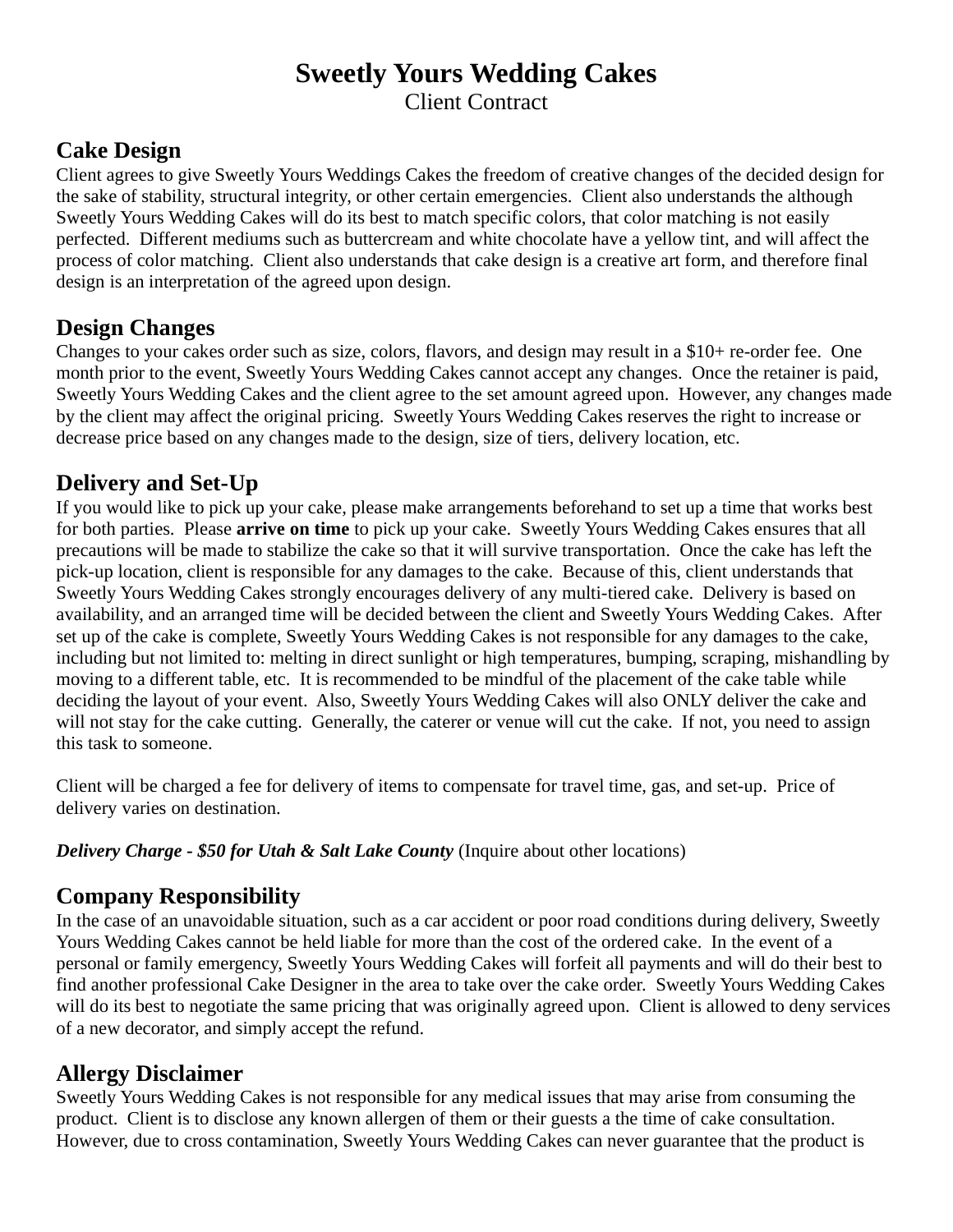100% free of allergens. Client understands in the case of an extreme allergen or medical conditions, Sweetly Yours Wedding Cakes strongly encourages the client order through another specialized bakery.

#### Non-Edible Items

Sweetly Yours Wedding Cakes will not be responsible for consumption of any non-edible items placed on your cake, such as flowers, wires, pearls, ribbons, etc. Any non-edible items must be removed by the client before the cake is consumed.

#### Retainer

At the time of booking, client is required to pay a **non-refundable** retainer and sign the cake contract agreeing to the set terms. The retainer is paid to reserve your date and is non-refundable in the event of cancellation. In the case that an event is changed to another date, there will be no additional charge for doing so. However, Sweetly Yours Wedding Cakes cannot guarantee that all accommodations can be made in the case of a changed date. Availability will be considered, as Sweetly Yours Wedding Cakes is only capable of a limited number of cakes per week. Cake availability is based on a first come, first serve basis.

| <b>Price of Cake Order</b> | Non-Refundable Retainer |
|----------------------------|-------------------------|
| Less than \$250            | \$50                    |
| \$250 to \$400             | \$100                   |
| \$400 to \$550             | \$150                   |
| More than \$550            | \$200                   |

Required non-refundable retainer varies on overall cake price.

## Final Payment

The final balance will be due ONE MONTH before the event date. Although Sweetly Yours Wedding Cakes will send reminders, it is up to the client to send any payment(s) prior to the event date. If final payment is not received by 14 days prior to the event date, Sweetly Yours Wedding Cakes will not be held responsible for completing the requested service, and will keep 50% of the payments made, or the non-refundable retainer amount (whichever amount is greater). Please see Cancellation Policy for more details.

## Cancellation Policy

In the event of a cancellation, Sweetly Yours Wedding Cakes will retain the non-refundable retainer that was paid at the time of booking. If the cancellation is within two weeks of the event, then 50% of the total order amount will be retained by Sweetly Yours Wedding Cakes. If the cancellation is within one week of the event. the amount refunded, if any, will be determined by Sweetly Yours Wedding Cakes. Client understands that Sweetly Yours Wedding Cakes can only accept a limited amount of cake orders per week, and must turn down other clients in the case that the limit is met. Sweetly Yours Wedding Cakes also starts purchasing ingredients and baking one-two weeks before the wedding date.

By signing below, client agrees to all the above stated in this contract.

Client Name:

Client Signature: Date: